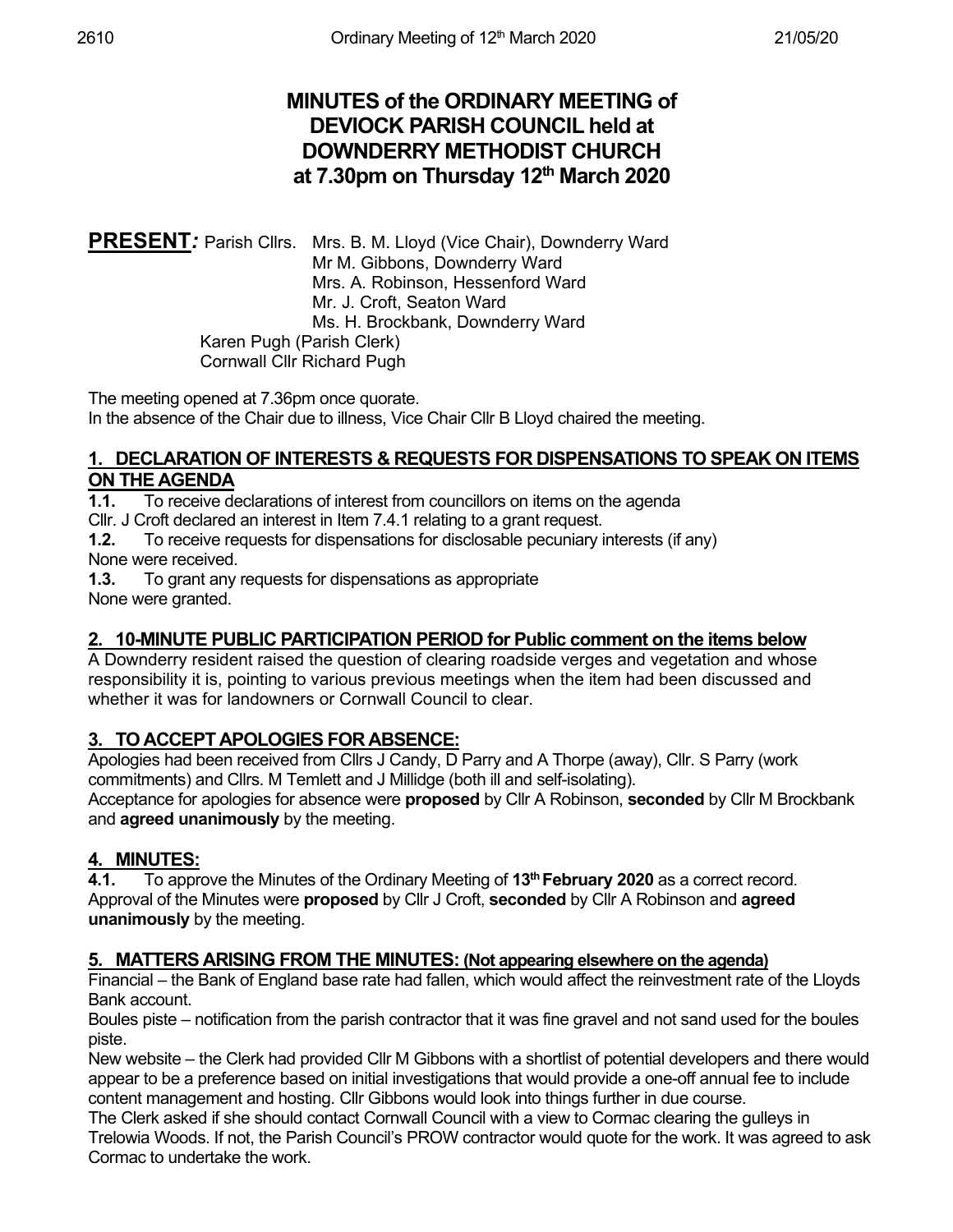#### **6. POLICE MATTERS:**

None had been reported as at 12<sup>th</sup> March.

# **7. FINANCE:**

#### **7.1. Income & Expenditure 7.1.1. INCOME: JANUARY & FEBRUARY 2020**

| Barclavs Bank Interest                          | 20.32  |
|-------------------------------------------------|--------|
| Lloyds TSB Fixed Term Deposit (30 Sept 2019)    | 252.99 |
| <b>JANUARY&amp; FEBRUARY 2020 INCOME TOTALS</b> | 273.31 |

Note: LMP payment would appear in March accounts.

Income was noted.

#### **7.1.2. EXPENDITURE: JANUARY & FEBRUARY 2020**

|                                                                                              | <b>VAT £</b> | Net £    | <b>TOTAL £</b> |
|----------------------------------------------------------------------------------------------|--------------|----------|----------------|
| John Croft – reimbursement for water butt parts                                              | 0.00         | 43.10    | 43.10          |
| Biffa Waste Services - Seaton toilets sanitary waste collection (inv. 660C56118) Nov 2019    | 9.57         | 47.84    | 57.41          |
| SLCC - updated Local Council Administration book, 2018 edition (20% discount)                | 0.80         | 107.99   | 108.79         |
| Printerland - toner (inv. SSINV631083)                                                       | 17.55        | 87.76    | 105.31         |
| British Gas - Downderry - electricity (Dec 2019)                                             | 0.59         | 11.87    | 12.46          |
| Cornwall Council recharge - Clerk's salary (inv. 98286250) Dec 2019                          | 1.00         | 968.21   | 969.21         |
| Cornwall Council Planning Conference (Dec 19)- J Croft delegate (inv. 98285631)              | 0.00         | 15.00    | 15.00          |
| Viking Payments - stationery (inv. 680187)                                                   | 4.23         | 52.59    | 56.82          |
| Biffa Waste Services - Seaton toilets sanitary waste collection (inv. 660C56960) Dec<br>2019 | 11.96        | 59.80    | 71.76          |
| Parish Magazine Printing - Nut Tree Newsletter - Feb 2020 Edition (invoice 5676)             | 0.00         | 90.75    | 90.75          |
| South West Water - Seaton toilets (5 Oct 19-28 Jan 20)                                       | 0.00         | 1,037.90 | 1,037.90       |
| South West Water - Downderry toilets (5 Oct 19-30 Jan 20)                                    | 0.00         | 139.07   | 139.07         |
| Cornwall Council recharge - Clerk's salary (inv. 98287940) Jan 2020                          | 1.00         | 968.21   | 969.21         |
| PWS - Cleaning materials for toilets (inv. 253756)                                           | 9.90         | 49.48    | 59.38          |
| British Gas - Downderry electricity (Jan 2020)                                               | 0.60         | 12.04    | 12.64          |
| St German Group PCC - St Nicolas Church Hall Hire (May-Oct 2019)                             | 0.00         | 650.00   | 650.00         |
| St German Group PCC - St Nicolas Church Hall Hire (Nov 19-Apr 20)                            | 0.00         | 700.00   | 700.00         |
| <b>Direct Debit Payments:</b>                                                                |              |          |                |
| <b>BT</b>                                                                                    | 0.00         | 0.00     | 0.00           |
| <b>Standing Order Payments:</b>                                                              |              |          |                |
| MR. J. BIRD - January 2020 Cleaning Contract Payment (Downderry & Seaton)                    | 0.00         | 556.28   | 556.28         |
| MR. J. BIRD - February 2020 Cleaning Contract Payment (Downderry & Seaton)                   | 0.00         | 556.28   | 556.28         |
| JANUARY & FEBRUARY 2020 EXPENDITURE TOTALS                                                   |              | 6,154.17 | 6,211.37       |

A **proposal to ratify** expenditure was made by Cllr A Robinson, **seconded** by Cllr M Gibbons and **agreed unanimously** by the meeting.

#### **7.2. Bank Statements & bank account / interest management**

| .           |                                     |                    |                                                           |  |  |  |
|-------------|-------------------------------------|--------------------|-----------------------------------------------------------|--|--|--|
| <b>Date</b> | <b>Account</b>                      | <b>Balance £</b>   | <b>Interest</b>                                           |  |  |  |
| 28 Feb 20   | <b>Barclays Community</b>           | 1,000.00           |                                                           |  |  |  |
| 28 Feb 20   | <b>Barclays Business</b><br>Premium | 13,043.70   £0.00  |                                                           |  |  |  |
| 28 Feb 20   | <b>Barclays Base Rate</b><br>Reward | 61,801.22   £20.32 |                                                           |  |  |  |
| 28 Feb 20   | Lloyds TSB Fixed Term<br>Deposit    | 67,278.59          | Matures on 30th March 2020<br>Interest at 0.75% = £252.99 |  |  |  |

Bank interest was noted.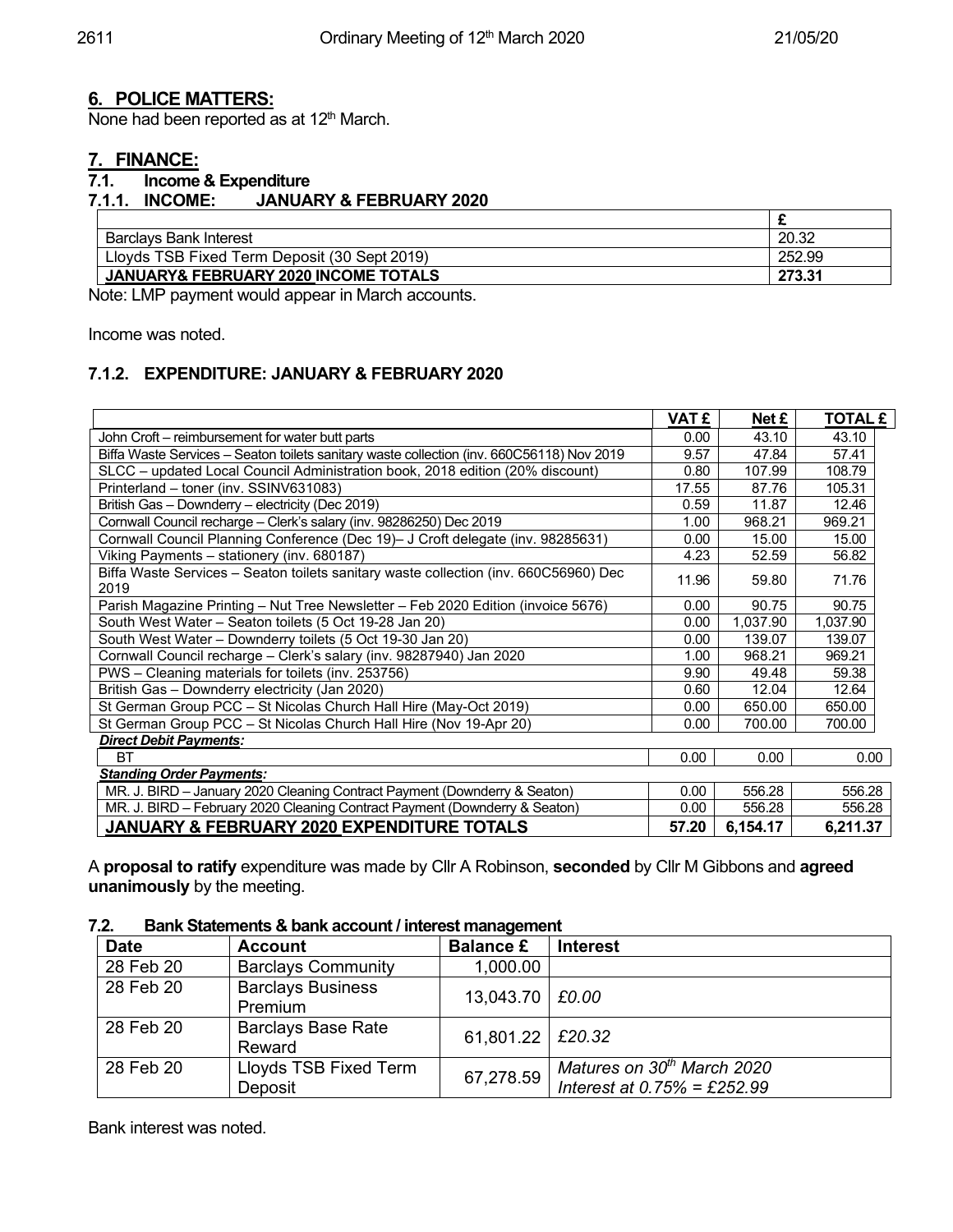# **7.3. Letters of Thanks received by the date of the meeting**

A thank you letter from the President of the Downderry and Seaton WI (grant given for Broads Yard garden in April 2019) was read out by the Clerk.

The letter reported that a seaside garden was being developed and both members of the community and tourists had commented how much they appreciate the garden. The WI were also hoping to speak with the social prescriber for Quay Lane Surgery to see if villagers in need of company and some outdoor activity would like to join in on regular gardening days throughout the month.

A collection box was suggested by Councillors. The Clerk was asked to put this on the Agenda for the next meeting.

#### **7.4. Requests for funding**

#### **7.4.1. Plants for Bridge Road, Seaton verge**

A request for up to £120 to replace the bedding plants had been received.

A **proposal** to approve the grant was made by Cllr A Robinson, **seconded** by Cllr H Brockbank and **agreed**  by the meeting. There was one abstention.

Other possible applications were expected to follow in April:

#### **7.4.2. Waves Project**

#### **7.4.3. Cornwall Air Ambulance**

#### **7.5. Financial Correspondence**

A letter had been received from Biffa prices regarding an increase in prices of 5% from 1<sup>st</sup> April 2020. This was noted.

#### **7.6. Financial Business received after Publication of the Agenda**

None had been received.

#### **7.7. Accounts to be paid**

|                                                                                              | <b>VAT £</b> | <u>Net £</u>      | <b>TOTAL £</b> |
|----------------------------------------------------------------------------------------------|--------------|-------------------|----------------|
| Cornwall Council recharge - Clerk's salary (inv. 98286250) Feb 2020                          | 1.00         | 968.21            | 969.21         |
| Mrs Claire Croft - replacement compost due to flooding - remaining grant spend 19/20         | 0.00         | 11.97             | 11.97          |
| Biffa Waste Services - Seaton toilets sanitary waste collection (inv. 660C56118) Jan 2020    | 9.57         | 47.84             | 57.41          |
| BT Payments – adoption of kiosk, Seaton                                                      | 0.00         | 1.00 <sub>1</sub> | 1.00           |
| Wallgate – replacement flush valve coil for cistern syphon, Seaton                           | 12.80        | 64.00             | 76.80          |
| Downderry & Seaton WI - gardening materials for Broads Yard - grant funding from Apr<br>2019 | 0.00         | 226.86            | 226.86         |
| Green Scheme - quarterly maintenance - Jan 2020                                              | 45.00        | 225.00            | 270.00         |
| British Gas- Downderry electricity - February 2020                                           | 0.56         | 11.26             | 11.82          |
| <b>Total</b>                                                                                 | 68.93        | 1.556.14          | 1,625.07       |

A **proposal to accept** the accounts to be paid was made by Cllr H Brockbank, **seconded** by Cllr A Robinson and **agreed unanimously** by the meeting.

#### **8. HIGHWAY MATTERS:**

#### **8.1. Traffic and parking issues Downderry, Seaton & Hessenford**

#### **8.1.1. Seaton country park tree felling off Hessenford road – highway-strengthening scheme**

Councillors were referred to an email response from Cornwall Council to Cornwall Cllr Richard Pugh on 4<sup>th</sup> March, explaining that the road has dry stone wall underneath, which is being eroded by the river. The trees were being removed now as it is not bird-nesting season. The footpath will not be permanently closed and visitors will be escorted around the works in progress.

Cornwall Cllr Pugh would put an article from the Parks team in the next Nut Tree.

#### **8.1.2. Lane surfaces in poor repair – two locations in Deviock**

Location 1: Treliddon Lane – the road up to Broads Farm and Narkurs 'uneven surface'.

It was discussed that this is an important rural route that connects village, with few alternatives and no buses. Location 2: Road running south west from Minnards Cross.

The Clerk was asked to refer the poor road surfaces to Cormac (for the attention of Paul Allen).

#### **8.2. Public Transport issues**

No current matters had been reported.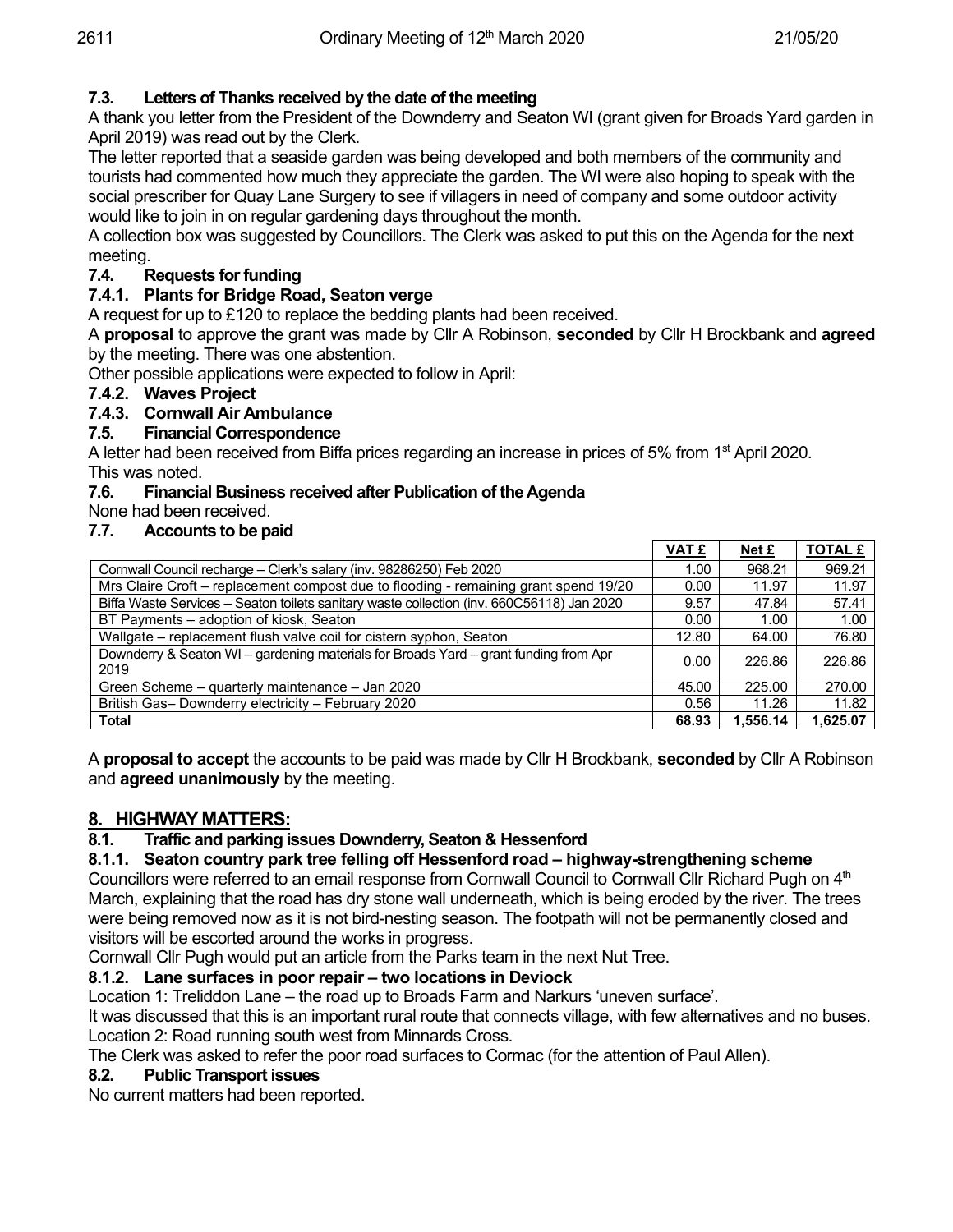# **9. CURRENT / ONGOING BUSINESS**

# **9.1. Seaton sewage – Update**

Councillors were referred to a South West Water report received on  $5<sup>th</sup>$  March. Cornwall Cllr Pugh further updated the meeting to say that tankers had been taking water away as the extraction pipe that had been installed two years ago was not working. South West Water would be carrying out an investigation in due course.

# **9.2. Trerieve permissive path – Update**

The Clerk read out an email from Rebecca Jenkin (Cornwall Council Land Agent), which outlined the current situation with regard to the Trerieve permissive paths: that the paths were still not able to be walked on due to their overgrown nature as the Countryside Stewardship agreement had yet to be transferred to the new tenant. The letter also stated that there might be a change in route of the paths, but this was not expected to be to the detriment of the public.

Cllr M Gibbons was concerned that the work would be detrimental if access for the public, including the Ramblers Association, changed. Cornwall Cllr Pugh explained that the new tenant wants to retain the permissive paths for the public, but needs the finance in place first so he can move into and work the farm. The Councillors discussed that they would like to see the paths re-opened as soon as practicable once the tenant situation had been resolved and sought reassurance that the paths would remain open even if the paths were re-routed. Cllr H Brockbank raised a further point that the gate from Seaton was currently closed. The Clerk was asked to respond to Rebecca Jenkin to advise her of the Parish Council's views. This was

**proposed** by Cllr A Robinson, **seconded** by Cllr H Brockbank and **agreed unanimously** by the meeting.

# **9.3. Adoption of BT kiosk (Seaton) contract**

An adoption contract had been received from BT.

It was **proposed** to discuss the contract (and the clause regarding electricity) in more detail at the next meeting.

#### **9.4. Removal of recycling banks – Broads Yard and Seaton car parks**

Cornwall Council's intention to remove the recycling banks was **noted**. The Parish Council would review a potential requirement for recycling banks at a later date based on a need to recycle by visitors and tourists.

# **9.5. Seaton Play Area – Phase 1 progress**

Cllr J Croft reported that the installation had been due to start but that the works were running three to four weeks late due to the amount of water in Seaton.

Cllr Croft also mentioned a Calor funding option forwarded by the Clerk. However, the Parish Council wouldn't be eligible as the grant applied for (a maximum of £5,000) would have to be more than 50% of the total project cost.

# **9.6. Neighbourhood Development Plan – Update**

Cllr B Lloyd reported there had been a meeting during the month and that she would be putting amendments onto the draft plan in due course (as the person who was due to amend the document was not currently available).

# **9.7. Boules piste weeding – Update**

The parish contractor agreed to take on the work on an ad hoc basis as part of his duties. He advised that a dumpy sack of light gravel would be needed.

A **proposal** to spend up to £100 on light gravel was made by Cllr M Gibbons, **seconded** by Cllr J Croft and **agreed unanimously** by the meeting.<br>**9.8.** Millennium benches – Update

# **9.8. Millennium benches – Update**

A quotation had been received from a local contractor:

To refurbish the benches: £458 per bench (total £2,340 for five benches)

To excavate the ground on the sea wall and site the benches: £1,170

Given the high cost, it was proposed that two more quotes were requested prior to making a decision.

# **9.9. Handyman / repairs (memorial garden shelter and Downderry toilets' roof) – Update**

A handyman from within the parish had approached the Clerk with a view to helping the Parish Council with small odd jobs. He had visited the memorial garden on request to view the shelter in order to give his opinion on level of repairs needed; he felt it was possible to carry out a good temporary repair, if required. However, the point was made that young people sometimes climb on the shelter roof and that a sturdier repair would therefore be the preferred option.

A quotation had also been received from a local contractor to do a full repair on both the memorial shelter and Downderry toilets' roof:

Shelter: £1,680 inclusive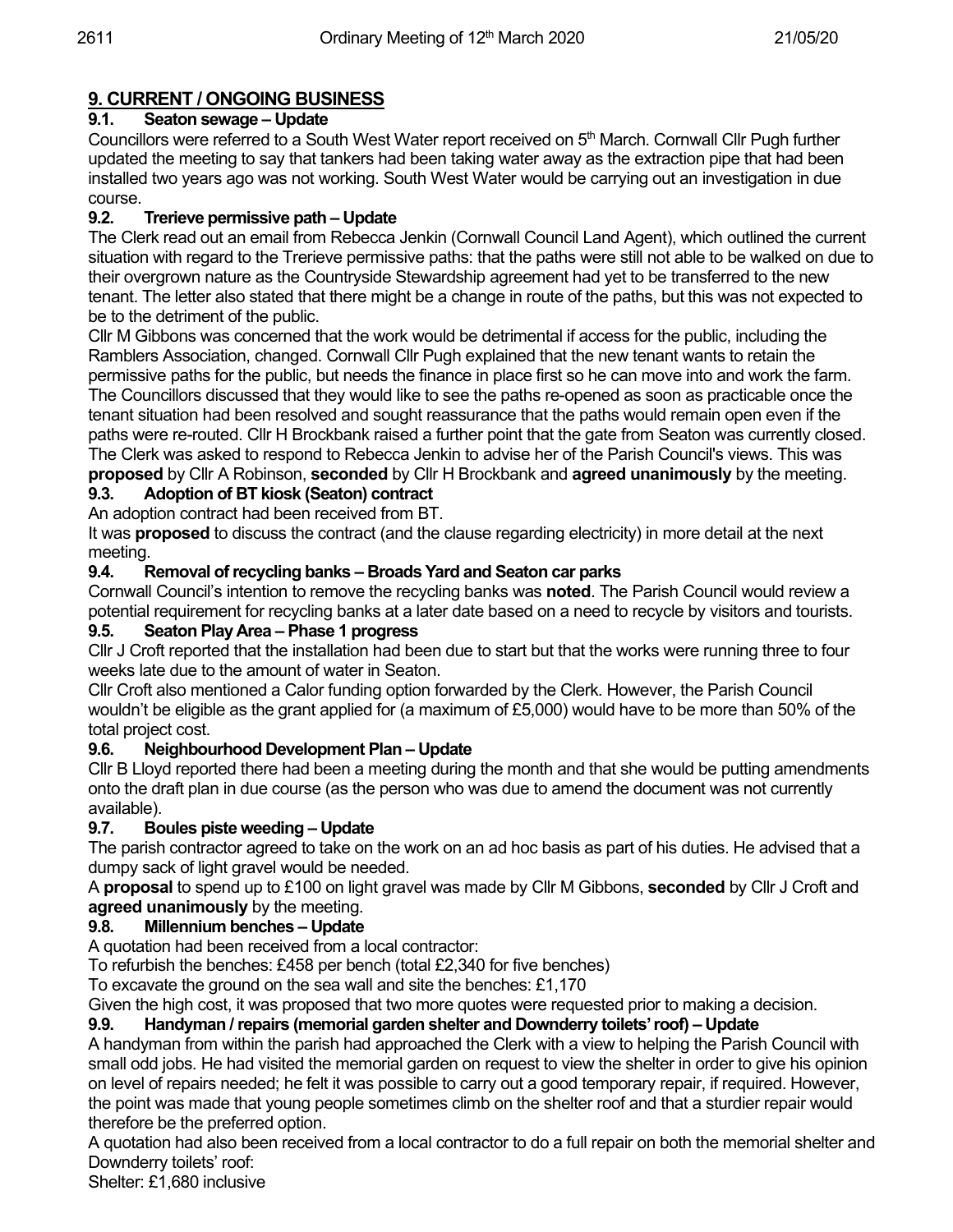Toilet roof: £140

It was proposed that two more quotes were requested prior to making a decision on the shelter roof, given the cost.

# **10. REPORT BY CORNWALL COUNCILLOR:**

Cornwall Cllr Pugh discussed the following points:

a. A complaint had been made by a resident about beach rubbish not being picked up as part of bin collections in Downderry, despite the rubbish having been left within 5 metres of a bin, as required by the contractor. Cornwall Cllr Pugh noted that the resident was being proactive in contacting Cornwall Council and it was being dealt with.

b. A Morweth Court resident had alerted Cornwall Cllr Pugh about water running around the back of a flat. Cllr M Gibbons stated that as a Director of Morweth Court, he was commissioning a survey to look into the matter. It was agreed that Cllr Gibbons would email an update to Cornwall Cllr Pugh in order that he could advise the resident.

c. A pop-up shop was due to open on the beach; no further information had been provided.

d. After much correspondence between a resident and the Cornwall Council countryside team regarding bikes in Hessenford woods, a senior Countryside Officer has confirmed to the resident that any request for gates or similar intervention must be taken up direct with the landowner as Cornwall Council's remit is restricted to the Highways Act 1980.

# **11. PLANNING:**

#### **11.1. PLANNING COMMITTEE:**

**11.1.1.** To approve the Minutes of the Planning Meeting of 27<sup>th</sup> February 2020 as a correct record. A **proposal to approve** the Minutes was made by Cllr M Gibbons, **seconded** by Cllr A Robinson and **agreed unanimously** by the meeting.

**11.1.2.** Matters arising from the Minutes *(not appearing elsewhere on the agenda)* There were no matters arising.

# **11.2. PLANNING APPLICATIONS:**

None had been received.

**11.3. PLANNING APPLICATIONS RECEIVEDAFTER PUBLICATION OF THE AGENDA:**

None had been received.

**11.4. PLANNING APPEALS: Received by date of the meeting**

None had been received.

**11.5. PLANNING DECISIONS: Received by the date of the meeting**

# **21.02.2020 PA19/10159 APPROVED**

**Applicant:** Mr & Mrs Tim Bawtree

**Location:** Sea Crest Top Road Downderry PL11 3LZ Proposal: Demolition and replacement of existing dwelling-house with new family dwellinghouse

# **04.03.2020 PA20/01145 APPROVED**

**Applicant:** Mr And Mrs Whiting

**Location:** 3 Tregunnick Lane Seaton PL11 3JT

**Proposal:** Non material amendment (NMA1) to omit of vertical angled louvre screen to first and second floor and 2no. windows to ground floor south elevation and replace with natural stone to match existing, omit glazed balustrade screen to first floor west elevation and install windows to decision PA18/04602 dated 25.06.2018.

Decisions were noted.

# **11.6. PLANNING CORRESPONDENCE:**

A letter of complaint had been received.